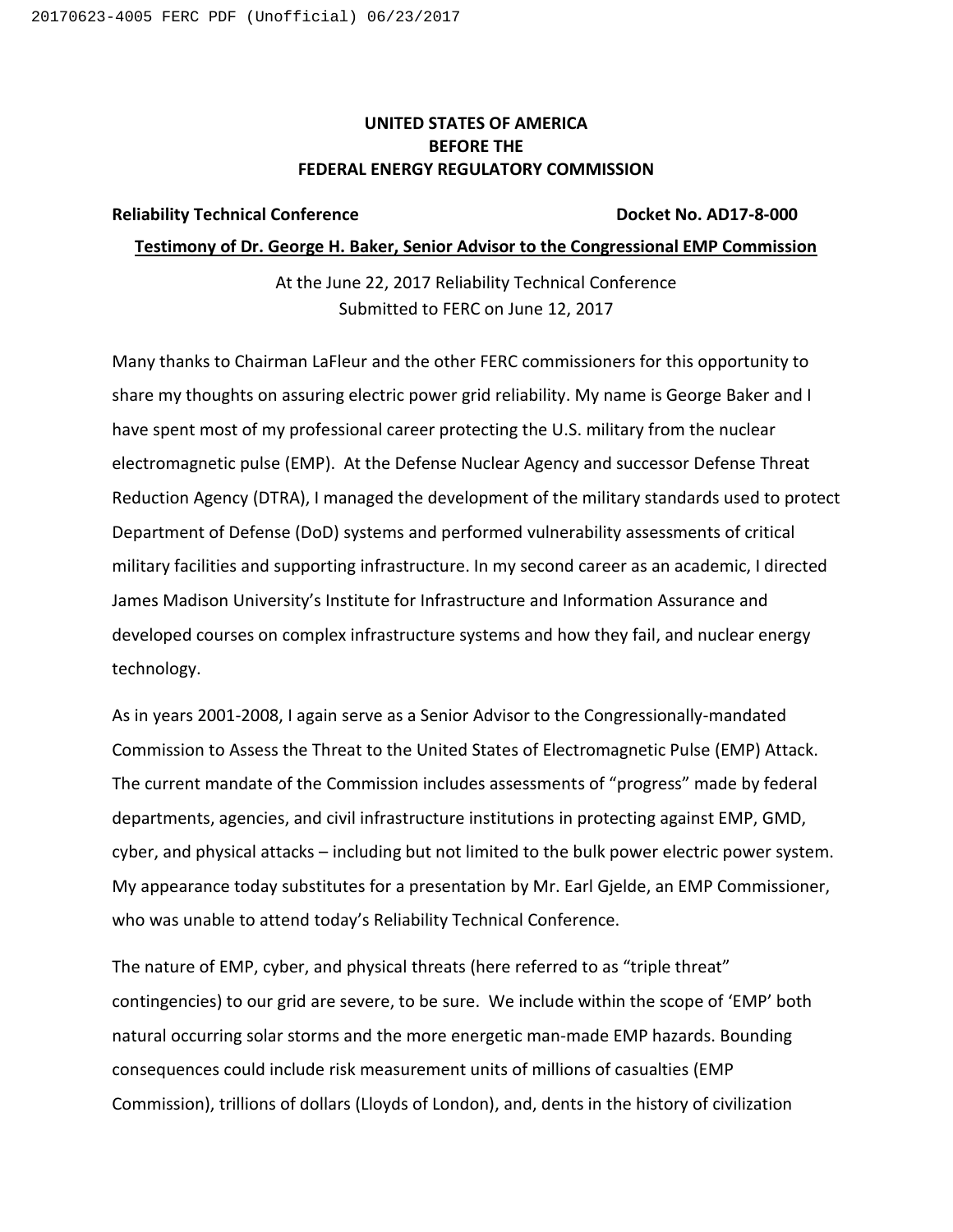(Center for Policy on Emerging Technology). The good news is that well-known engineering solutions are available to counter these threats.

I will use my time this afternoon to offer a vision for a future in which our electric power systems will be able to operate through or quickly recover from catastrophic failure due to EMP, cyber, and physical attacks. I have discussed this vision with members of the electric power industry, and prominent EMP/cyber/physical protection advocates who find it to be supportable and actionable. There is much we can agree on since we all want a grid that is immune to long-term outages.

Here is the vision:

- 1. Industry and Government working together to achieve an electric power grid resilient to combined EMP/cyber/physical attacks
- 2. Electric utilities able to recapture costs associated with physical protection of the grid
- 3. A unified model of the national grid effects and recovery steps verified by shared data to enable identification of the most critical system failure points leading to a prioritized list of actionable and affordable protections.
- 4. A coordinated national-level Blackstart plan and resources that are exercised on a regular basis.
- 5. A single accountable national authority given overall responsibility for electric power grid (EPG) protection architectures and standards. Uniform national assessment and protection guidelines issued and enforced by the national EPG protection authority.
- 6. Capital investments and cost recovery decisions reviewable and approvable by FERC for the bulk electric system and by state regulators for the distribution system.

I will address these vision elements in sequence:

# **1. Industry and Government working together to achieve comprehensive electric power grid resiliency to EMP/cyber/physical attacks.**

Public-private partnerships will be essential to protecting our grid. U.S. high-consequence natural disasters have clarified the importance of government collaboration with industry. The resources owned and controlled by American industry dwarf those available to local, state, and even federal government departments. Better agreements and incentives to bring the full capabilities of the electric power industry into the national preparedness and response arena will be indispensable in effectively protecting the grid and responding in triple-threat contingencies. There are already, as we speak, good examples of public-private partnerships in the discipline of multi-hazard grid resiliency including the InfraGard EMP Special Interest Group and their table top exercises and recent publication, "Powering Through: From Fragile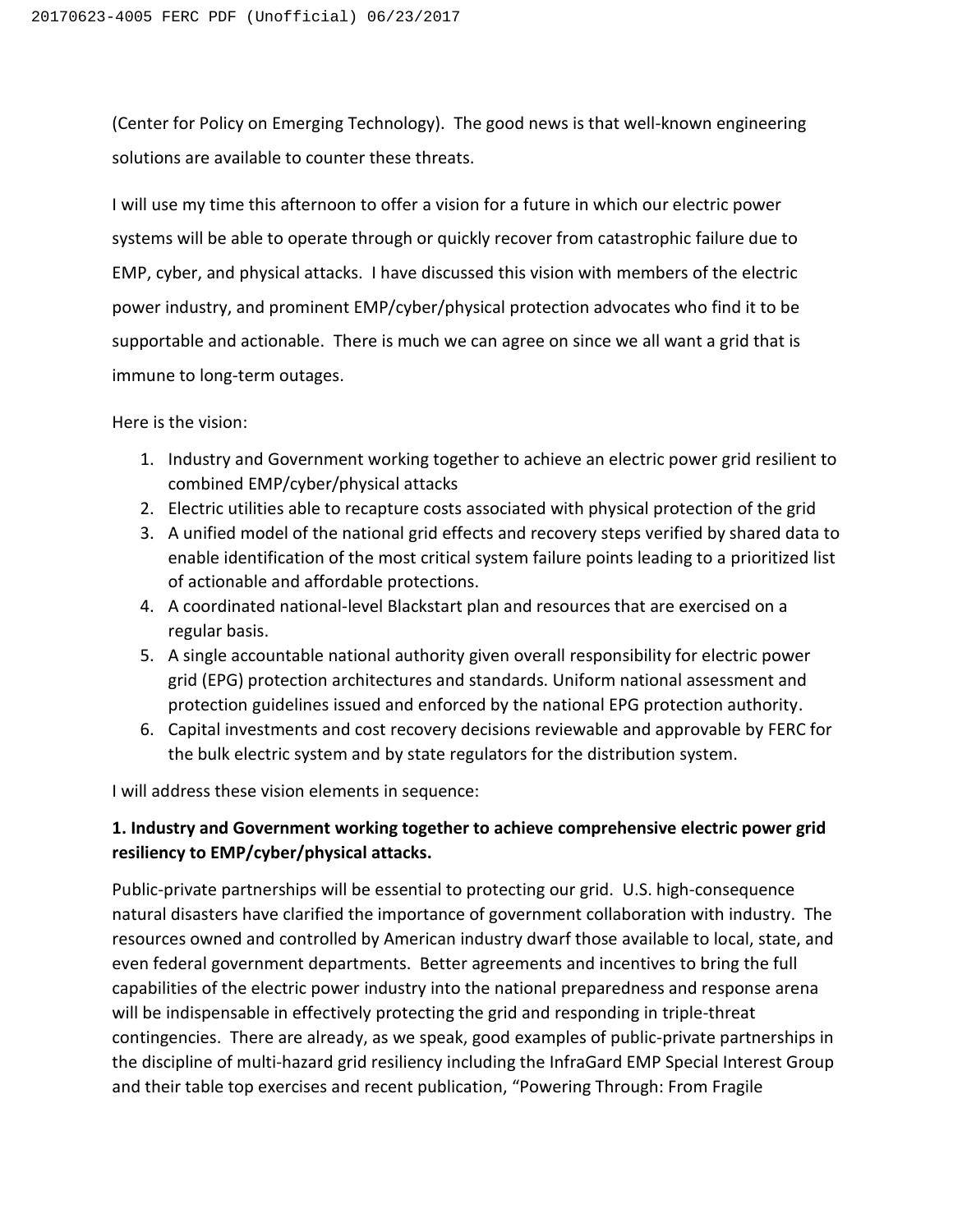Infrastructures to Community Resilience." This guidebook was prepared with inputs from federal government, state government, the electric power industry, academia, and system developers, and independent consultants. A threat composite diagram from the guidebook is included in Figure 1.

Several public-private table top exercises have occurred including events at the Army War College, the National Defense University, the Johns Hopkins Applied Physics Laboratory, the National Association of Regulated Utility Commissioners, and the National Guard Association of the United States. Of special note, a public-private cooperative effort is taking shape with Duke Energy working with state and local infrastructure service providers and emergency responders at Lake Wylie in a pilot EMP protection demonstration project in the Carolinas, in coordination with Ambassador Hank Cooper.

| <b>Equipment at Risk</b>                    | <b>EMP</b> | Solar<br>Storm | Cyber   | Physical<br><b>Attack</b> | Radio<br>Frequency<br>Weapons |
|---------------------------------------------|------------|----------------|---------|---------------------------|-------------------------------|
| Transformers                                | R          | $\mathbf{R}$   | $R - Y$ | R                         |                               |
| <b>Generator Stations</b>                   | ж          | G              | п       |                           |                               |
| SCADA / Industrial Controls                 | R          | $\mathbf{R}$   | R       | ×                         | п                             |
| Utility Control Centers                     | R          | ĸ              | R.      | п                         | п                             |
| Telecommunications<br>including cell phones | я          | ×              | к       | Y                         | Ÿ                             |
| Radio Emergency<br>Communications           | ×          | P              | Ÿ       | Ÿ                         | Ÿ                             |
| <b>Emergency SATCOM</b><br>Communications   | R          | P              | Y       | Ÿ                         | Ÿ                             |
| Internet                                    | R          | R              | R       | Y                         | Y                             |
| GPS                                         | R          | P              | Ÿ       | Ÿ                         | Ÿ                             |
| Transportation                              | R          | Ÿ              | Ÿ       | Ÿ                         | Y                             |
| Water                                       | ٠          | Y              | $R = Y$ | Ÿ                         | Ÿ                             |

Pink = temp. effect (.5-36 hours) assuming backup power. Gray = direct effects uncertain.

## **Figure 1. Threats to the Electric Power Grid and Supporting Infrastructures**

It is important to note that, for the grid to be resilient, we must also identify and include infrastructures directly supporting the electric grid such as communication, fuel sources, transportation, and water supply in our protection programs. The Lake Wylie project and the InfraGard programs do this. A cost study by the Foundation for Resilient Societies determined that, with careful prioritization, grid-supporting infrastructure protection costs are manageable.

I contend that, with respect to the grid, because of its exposure and ease of attack, we must create partnerships that address multiple hazards. Stove-pipe attention to single threats necessitate needless and too costly redundancies in system protection. DTRA's blue ribbon assessment programs have found that all hazards protections are imminently doable – that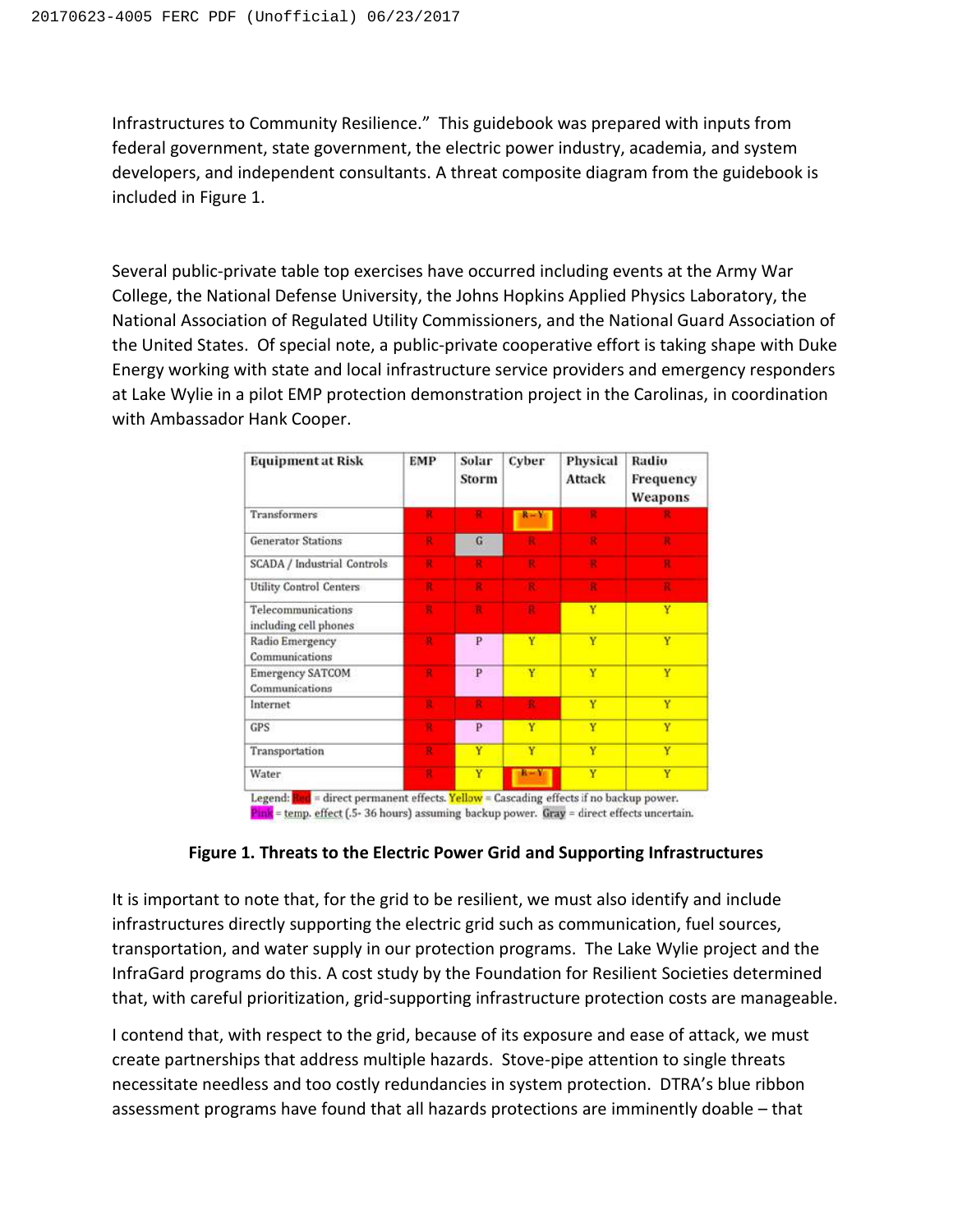$\overline{a}$ 

once key "single-point failure" locations are identified, protection of these against multiple hazards is straightforward. And it is important that EMP is not ignored – it is problematic that EMP was not listed among the DHS top 100 threats<sup>1</sup> and that current GMD efforts neglect to address identical vulnerabilities and protection measures associated with the EMP waveform.

Due to its 50+ year learning from actual EMP specification, design, and implementation experience, DoD participation is crucially important. The U.S. military already has EMP protection approaches that are tested and well understood that can be translated directly to electric power grid control facilities and supervisory control and data acquisition electronics and networks. For more than a half‐century, high profile military command, control, and computer systems for nuclear deterrence and response have been protected against EMP attacks. Regional civilian grids have not yet been designed for this capability, nor have most commercial microgrids.

The inadequate sharing of DoD-provided insights has led DOE and the Electric Power Research Institute (EPRI) to redefine EMP environments and system protection criteria which will greatly confuse the playing field. As a case in point, EPRI's recent E3 study is using an environment criteria that is well below corresponding DoD transmission and distribution transformer protection requirements. It would be both illogical and imprudent to adopt weaker EMP protection standards for the commercial electric grid, when about 98 percent of military facility power depends upon the commercial power grid.

It is worth stating that engineers (power, communication, computer, materials, and structures) can solve triple threat protection problems, as they have for DoD, if we give them the resources, well-posed technical performance requirements, and let them loose.

#### **2. Electric utilities able to recapture costs associated with physical protection of the grid**.

My colleague, Tom Popik, has addressed this part of the vision in his FERC submission and I refer you to his presentation. A persistent barrier to approval and implementation of effective grid reliability standards has been inadequate cost recovery opportunities. Potential mechanisms for cost recovery include FERC-approved tariffs, federal tax credits, and appropriations for cost sharing, as with the Smart Grid Investment Grant program of 2010- 2015. Under deregulation, competition has had an opposing effect on reliability. The adage, "private efficiency leads to public vulnerability," applies here.<sup>2</sup> Better designed electricity markets with incentives reducing multi-hazard risk of catastrophe would have a major effect on grid resiliency.

Important financial incentives for grid protection can also be provided by the insurance industry. Insurance providers could set basic resilience standards as part of their terms of

<sup>1</sup> Fortunately, Section 1913 of the National Defense Authorization Act for FY 2017 encourages development of a DHS strategy for critical infrastructure resilience, including both solar storm and man-made EMP hazards. <sup>2</sup> P. Auerswald et al, Seeds of Disaster, Roots of Response: How Private Action Can Reduce Public Vulnerability, Cambridge University Press, 2006.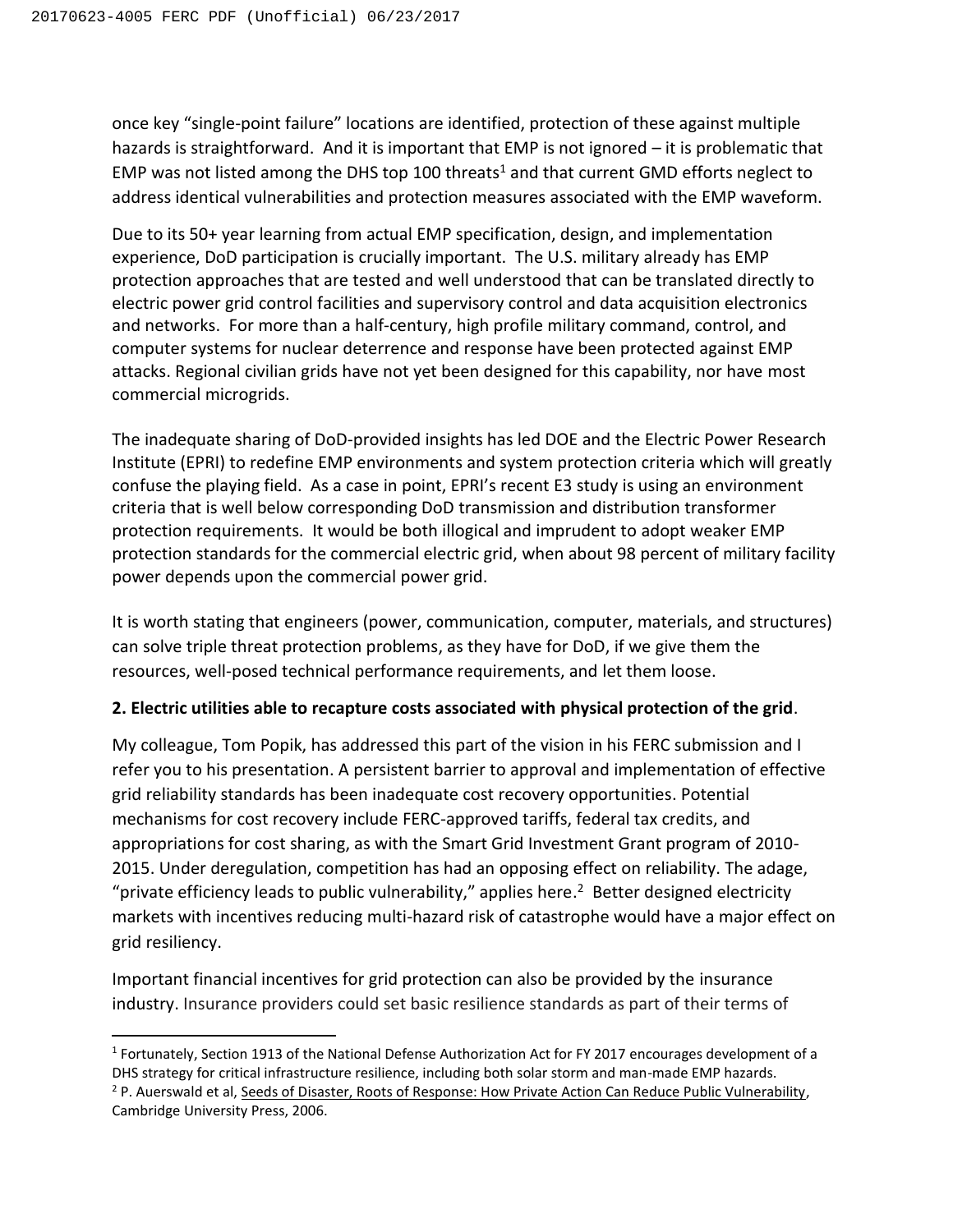coverage for utilities companies regarding long-term outage-producing events. Existing publicprivate partnerships in the United States and Europe that divide the risks of potential terrorist attacks between public and private sectors should be used as a model for cooperation between government and utilities to protect critical infrastructures. To help the insurance industry create proper models for pricing risk associated with possible electromagnetic (EM) events, these solutions will require access to the electric industry's historical data bases on grid failures due to GMD, ground faults, and switching transients.

# **3. A unified model of the national grid effects and recovery steps verified by shared data to enable identification of the most critical system failure points leading to a prioritized list of actionable and affordable protections**.

Grid vulnerabilities can be reduced by hardening the electric grid and by executing smart shutdowns if warning is available. Identification of the most critical system failure points can enable a list of cost-effective protection priorities. Smart, timely reconstitution of the grid following a planned or unplanned shut-down is an equally important piece of the planning process. All of these – prioritized system hardening, smart shutdown and smart reconstitution – will require improved multi-threat grid modeling. A major objective of modeling will be the identification of the most critical system and network failure points to enable generating the list of system protection priorities. DOE has included provisions for improved grid modeling in its recently issued EMP Action Plan.

Several models of the grid exist at diverse locations including the National Infrastructure Simulation and Analysis Center (NISAC), the University of Illinois, and FERC. Many electric utilities have models for their networks. These models have been developed to simulate and better understand grid failure mechanisms. The NISAC model is perhaps the most comprehensive in scope, having been developed for the composite national grid. However, the NISAC model remains limited in its ability to handle multiple threats. Models to assist in determining the best sequence of recovery steps following a major grid collapse are not yet available but should be developed collaterally with grid failure models since they involve the reverse processes.<sup>3</sup> Modeling of electric grids under scenarios of equipment damage and broken connectivity will be important for emergency planning.

Model development would be greatly abetted if industry historical data bases are made available for model validation purposes. Since the simulators used for EMP tests have exposure areas that can accommodate single locations only (i.e., network node systems such as generators, transformers, and control rooms), the ultimate assessment of EMP effects on the grid must rely on modeling the behavior of the larger grid networks by incorporating single node test data. Note that GMD effects, analogous to EMP/E3 effects and consequences, are

l

<sup>&</sup>lt;sup>3</sup> NERC and FERC are to be commended for their January 2016 FERC-NERC-Regional Entity Joint Review of [Restoration and Recovery Plans.](https://www.ferc.gov/legal/staff-reports/2016/01-29-16-FERC-NERC-Report.pdf)"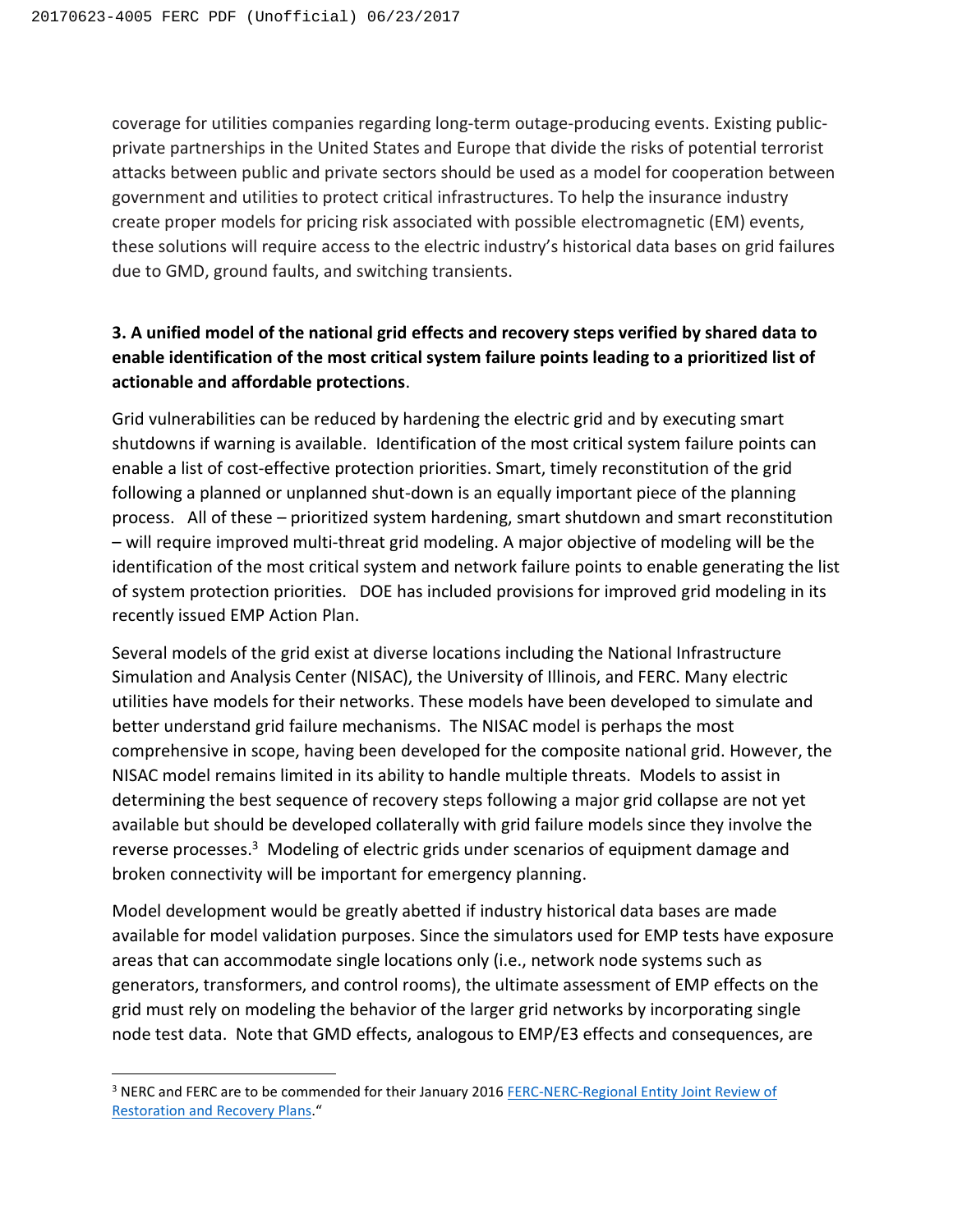provided by strong solar storms so we can get network-wide validation of GMD and EMP/E3 models from system effects observations and GIC/electromagnetic field measurements. Many existing models have not been experimentally validated. Models verified by test-to-failure data are needed to gain confidence in prediction of EMP/GMD impacts and the effectiveness of grid protection options.

Empirical validation of models is very important for confidence building. Electromagnetic system effects and hardening requirements are tried and true for communication, computer, and control electronics due to DoD protection installation and test programs and standards development. We have yet to perform "test-to-failure" model validation for electromagnetic effects (EMP and GMD) on large transformers and generator stations. Model development based on testing of cyber attack vulnerabilities of industrial control systems is also needed.

## **4. A coordinated national-level blackstart plan and implementation resources that are exercised on a regular basis**.

Although NERC regional operators have blackstart plans for limited blackout contingencies, there is presently no national plan addressing restoring the grid following a large‐scale, "long‐term outage" (LTO) blackout contingency. The LTO phenomenon has been defined by the President's National Security Telecommunications Advisory Panel (NSTAC) as an interruption of electricity and/or communications for a period long enough, and over a large enough geographic region, to hamper providing electric power and communications even by alternative means. An LTO contingency has not yet occurred in North America. In some scenarios, the entire continent can be affected with no unaffected region of the country to reliably provide mutual assistance to severely affected areas. In addition, EMP and GMD effects may take out communication and data networks that have been available for recovery coordination during more limited blackouts. Triple‐threat blackout contingencies will be particularly challenging, given that large numbers of bulk power system generation and transmission equipment may be damaged. In these circumstances, existing regional blackstart plans may not be adequate.

A North American blackstart plan is needed to identify utilities that are most likely to sustain generator operation (e.g., high complement of black-startable hydroelectric plants) or can most rapidly revive high capacity generator operations. As an example, in the event of a North America‐wide blackout, New England grids can be more easily divided into smaller grid islands and are richer in hydroelectric plants, thus they may be restarted more quickly and provide the energy basis for restarting other parts of the grid. Hydroelectric plants are most prevalent in the Northeast and Northwest U.S.

Under existing grid reliability standards, electric utilities are required to establish blackstart equipment and procedures. Hydroelectric plants, coal-fired plants, and gas-fired plants are commonly used for blackstart. "Cranking paths" are then employed between blackstart plants and other generation facilities such as nuclear plants. It will be important to protect key blackstart equipment against EMP and cyber‐attack effects. The blackstart process requires that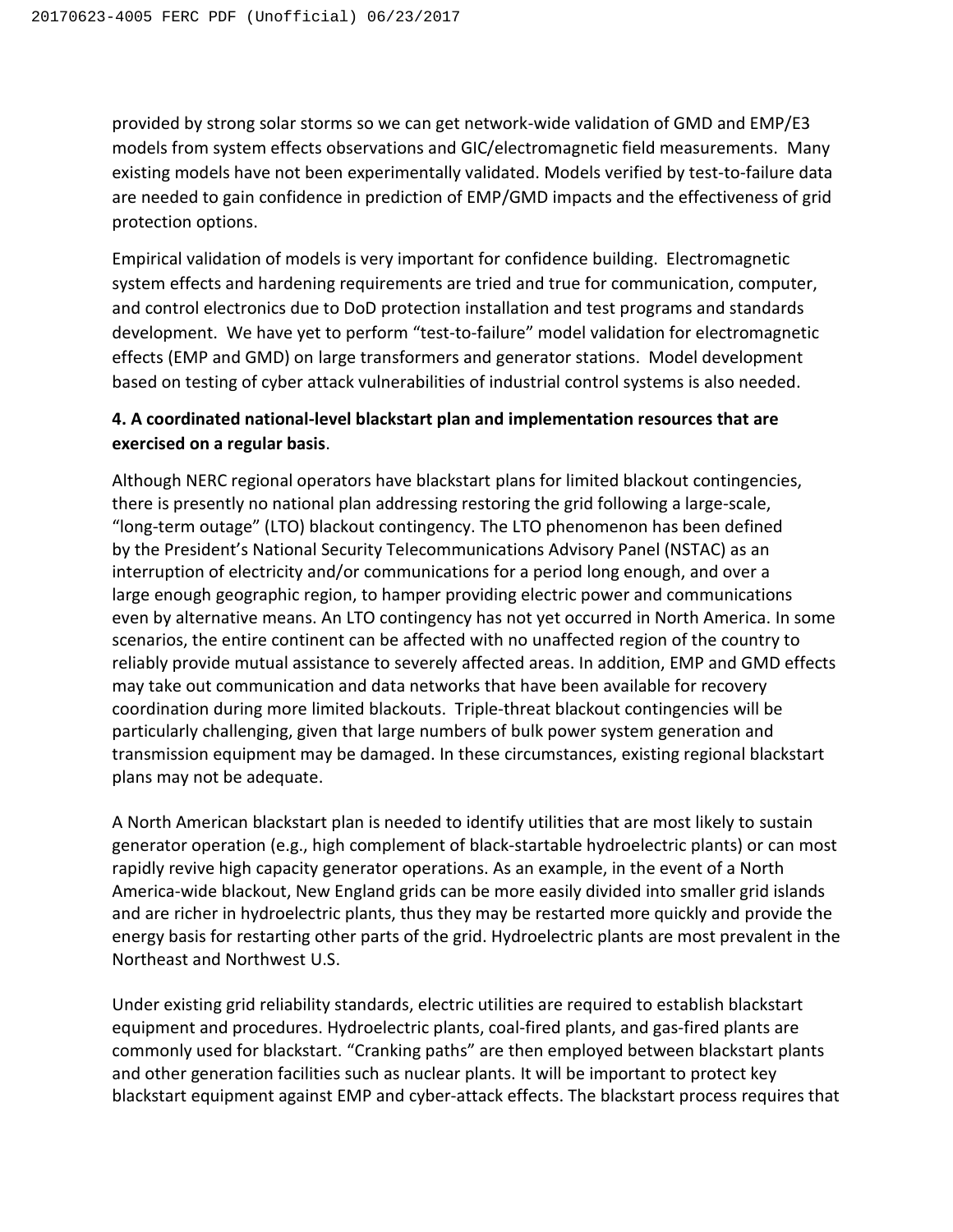generators have adequate loads, which means that a minimum set of load systems will need to be protected or rapidly restored. It is vital to restart the grid as quickly as possible.

Local blackstart plans have been developed involving adoption of a "grid islanding" architecture and a priority ranking within an inventory of "grid islands" including key power plants to be restarted following a major grid blackout. Initially, the grid blackstart occurs within isolated "grid islands." Once the grid islands are functional, neighboring grid islands are reconnected to restore the larger grid. People who can be part of a grid island that has protected generators or microgrids can work together to survive.

Special attention is needed for protecting power to ensure nuclear power plant cooling systems continue to operate to avoid Fukushima‐type disasters. There is a premium on backup diesel generators and sufficient fuel to operate critical equipment necessary for grid restoration. Stocking and pre‐positioning of spare equipment, especially hard‐to‐replace extra high‐voltage transformers.

Some issues worth noting regarding a national blackstart capabilities include:

a. It is important to have a clear chain of command in place, agreed on at all levels beforehand among utility company principals and public officials.

b. Without power, there will be public disorder that will require special protection for restoration teams. There will likely be a need for National Guard assistance to law enforcement and force protection provisions. Substations may be used as command post locations to coordinate restoration team activity and provide protection. National Guard communication systems may be helpful to restoration teams in executing their step-by-step recovery process.

c. Unlike generation station recovery, blackstart of the transmission grid will require wide‐area communications because coordination with remote locations is necessary. Communications assets used for this purpose under normal conditions include cell phones, dedicated microwave systems, and satellite systems. Following an EMP attack, it is likely that only land‐mobile radios and possibly UHF SATCOM may be available. These limitations should be included in plans and exercises.

d. As electronic controls and other critical components of the electrical transmission and generation system suffer damage, so do similar components on the production, processing, and delivery systems providing fuel to the electric generators. Restoration of the electrical power system is not feasible on a wide scale without a parallel restoration of these fuel processing and delivery systems. Many utilities are now switching their primary blackstart facilities from hydroelectric to natural gas plants. This trend is counterproductive from a national resilience standpoint because natural gas pipelines supplying fuel for gas turbine generators may shut down quickly at the outset of triple‐threat contingencies. Hydro‐plants, coal plants, geothermal, and nuclear plants have longer duration latent fuel supplies, which can expedite the blackstart process and thus avert long-term outages. Beyond hydroelectric and geothermal, coal plants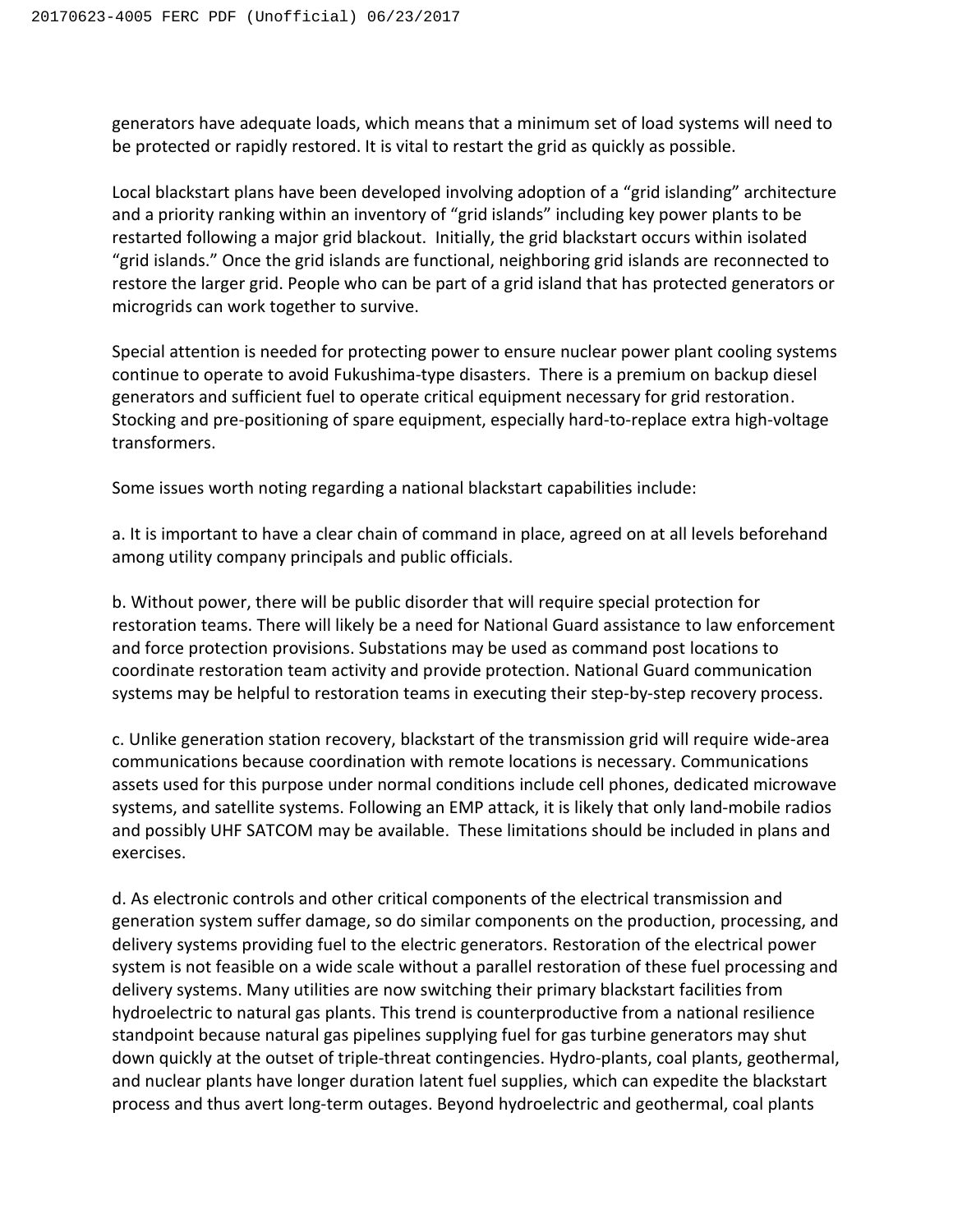typically have significant on-site stockpiles of fuel so the delay in rail and other delivery systems for even a month would not be issue for coal-fired plants.

e. At present, NRC rules require nuclear plants to be shut down under blackout conditions. This requirement should be re‐evaluated given the multi‐year energy output capacity (without reload) of nuclear fuel. Nuclear power plants serve as a strong base power source for avoiding blackouts or restarting other portions of the grid should a blackout occur. Re‐engineering of these plants to enable them to operate through or rapidly restart would add significantly to blackstart resources and avoiding Fukushima‐type catastrophes. The Nuclear Regulatory Commission has an opportunity to develop a demonstration program to authorize back fitting and augmentation of existing nuclear power plants, associated blackstart generating facilities and "cranking paths" to ensure reliable blackstart re-operation of nuclear generating facilities. To meet safety requirements, applicants should be required to demonstrate the availability of reliable on‐site and off‐site backup electric power to ensure safe shutdown, protection of spent fuel pools, and reliable operation of control and security systems. Appropriate criteria for cost recovery may involve both the Nuclear Regulatory Commission and the Federal Energy Regulatory Commission (which authorizes blackstart cost recovery), and state public utility commissions.

f. It may take considerable time to restore the grid following a wide-area blackout. Balancing generation and load and then reconnecting each new grid increment are a reasonably difficult and time consuming process in the best of circumstances. A "new normal" interim situation should be anticipated with local grid islands as the main electric power supply for some months. Power will be available within geographic pockets and the electric supply will not operate 24/7 in many of these locations.

# **5. A single accountable national authority given overall responsibility for EPG resiliency vis-àvis catastrophic triple threat contingencies**.

The FERC-NERC consortium is not set up administratively or legally for national security problem resolution. A national electric power protection executive is needed, with the authority and necessary resources to manage grid resiliency assurance efforts. The executive should be accountable at the NSC/NHSC level.

The executive should be vested with the authority to establish and enforce uniform national electric grid assessment and protection guidelines. Useful standards already exist for EMP, cyber and physical protection. EMP protection standards and guidelines were issued by the DoD in the early 1990s and by DHS in 2016.

Notably, DoD has established a comprehensive set of survivability benchmarks for Defense Critical Infrastructure Protection (DCIP) that could be expanded for use in assessing and protecting critical national infrastructure. These standards and benchmarks were established by the Joint Staff, under their DoD Directive 3020.40 to assist DoD Components and Sector Lead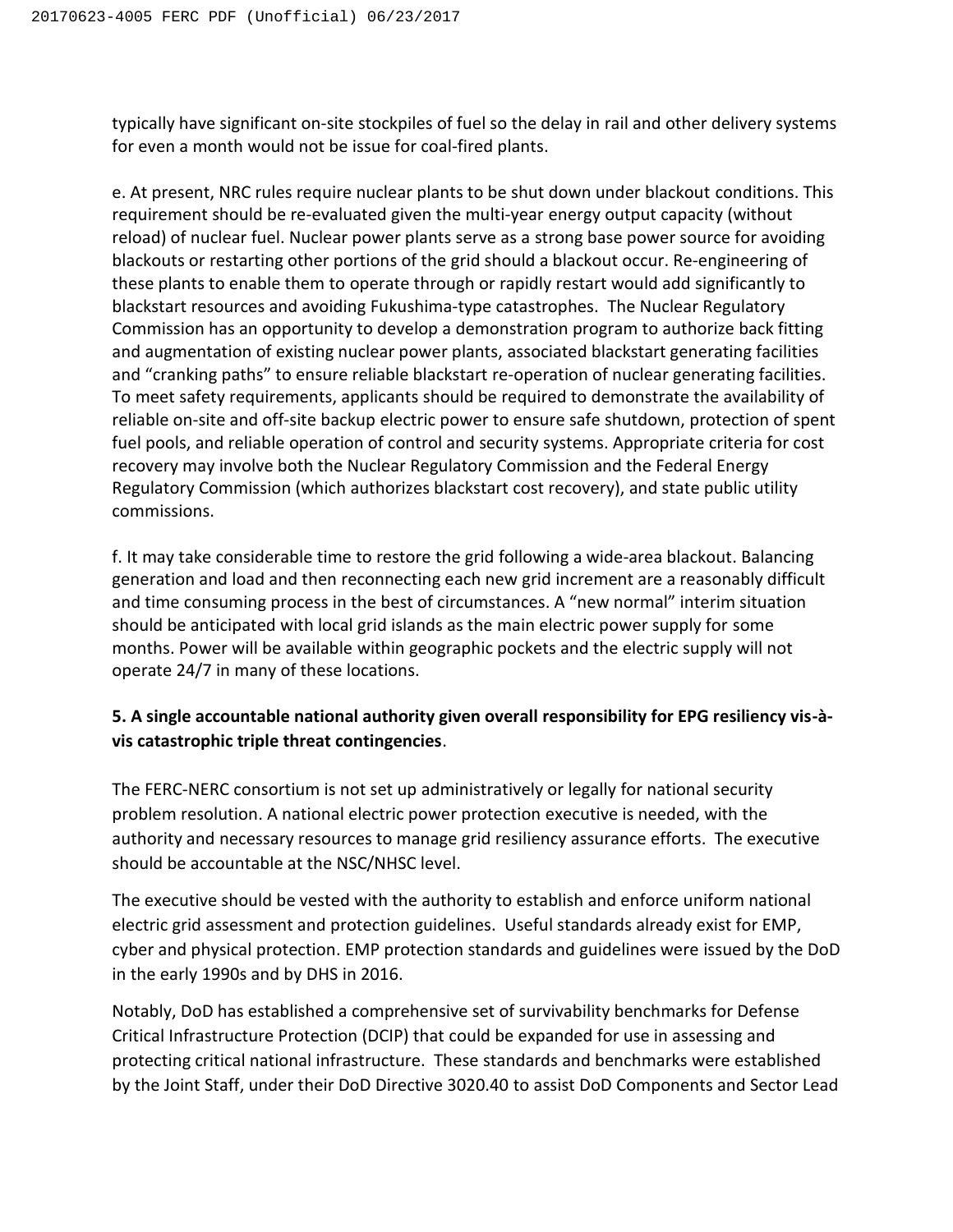Agents identify and correct vulnerabilities of their critical assets and supporting foundational infrastructure.

# **6. Capital investments and cost recovery decisions reviewable and approvable by FERC for the bulk electric system and by state regulators for the distribution system.**

The North American electric grid will benefit from both guidelines and mandatory standards that reduce opportunities to attack the electric grid and critical infrastructures at their weakest points. Protection costs for new energy facilities and new communication systems are usually substantially less expensive than retrofit costs. Hence a vision for a more robust electric grid must assure that many standards applicable to the bulk power system are also applicable to interstate energy pipeline systems and within states that license new generating and transmission facilities, through some combination of uniform state laws and limited federal preemption of state standards.

### **Summary**.

It is hoped that this vision for the future will help focus efforts to achieve a grid that is able to withstand or quickly recover from catastrophic failure due to EMP, cyber and physical attacks. The vision rests on the considerable common ground between industry objectives and national security objectives to prevent long-term national-scale outages. Keys to success include strong public-private partnerships, a multi-threat approach based on identifying and protecting singlepoint vulnerability locations, improved empirically-verified grid effects and recovery models, and oversight by a single accountable national authority with overall responsibility for EPG resiliency vis-à-vis catastrophic triple-threat contingencies. Public awareness is growing and several public-private protection initiatives within several states are paving the way by providing leading-edge examples for the nation to pursue achievable, cost-effective grid resiliency solutions.